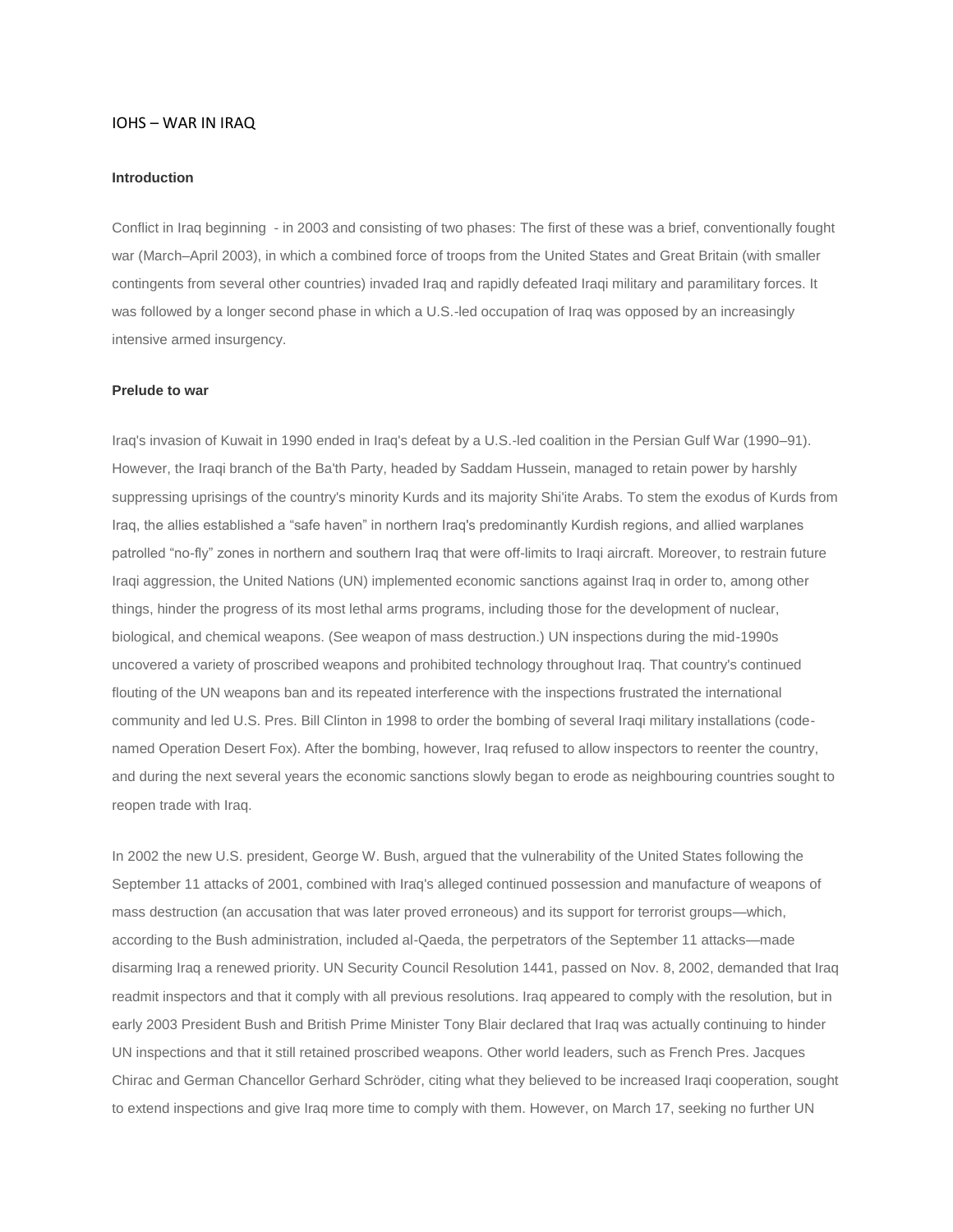resolutions and deeming further diplomatic efforts by the Security Council futile, Bush declared an end to diplomacy and issued an ultimatum to Saddam, giving the Iraqi president 48 hours to leave Iraq. The leaders of France, Germany, Russia, and other countries objected to this buildup toward war.

#### **The 2003 conflict**

When Saddam refused to leave Iraq, U.S. and allied forces launched an attack on the morning of March 20; it began when U.S. aircraft dropped several precision-guided bombs on a bunker complex in which the Iraqi president was believed to be meeting with senior staff. This was followed by a series of air strikes directed against government and military installations, and within days U.S. forces had invaded Iraq from Kuwait in the south (U.S. Special Forces had previously been deployed to Kurdish-controlled areas in the north). Despite fears that Iraqi forces would engage in a scorched-earth policy—destroying bridges and dams and setting fire to Iraq's southern oil wells—little damage was done by retreating Iraqi forces; in fact, large numbers of Iraqi troops simply chose not to resist the advance of coalition forces. In southern Iraq the greatest resistance to U.S. forces as they advanced northward was from irregular groups of Ba'th Party supporters, known as Saddam's Fedayeen. British forces—which had deployed around the southern city of Al-Basrah—faced similar resistance from paramilitary and irregular fighters.

In central Iraq units of the Republican Guard—a heavily armed paramilitary group connected with the ruling party were deployed to defend the capital of Baghdad. As U.S. Army and Marine forces advanced northwestward up the Tigris-Euphrates river valley, they bypassed many populated areas where Fedayeen resistance was strongest and were slowed only on March 25 when inclement weather and an extended supply line briefly forced them to halt their advance within 60 miles (95 km) of Baghdad. During the pause, U.S. aircraft inflicted heavy damage on Republican Guard units around the capital. U.S. forces resumed their advance within a week, and on April 4 they took control of Baghdad's international airport. Iraqi resistance, though at times vigorous, was highly disorganized, and over the next several days army and Marine Corps units staged raids into the heart of the city. On April 9 resistance in Baghdad collapsed, and U.S. soldiers took control of the city.

On that same day Al-Basrah was finally secured by British forces, which had entered the city several days earlier. In the north, however, plans to open up another major front had been frustrated when the Turkish government refused to allow mechanized and armoured U.S. Army units to pass through Turkey to deploy in northern Iraq. Regardless, a regiment of American paratroopers did drop into the area, and U.S. Special Forces soldiers joined with Kurdish *peshmerga* fighters to seize the northern cities of Kirkuk on April 10 and Mosul on April 11. Saddam's hometown of Tikrit, the last major stronghold of the regime, fell with little resistance on April 13. Isolated groups of regime loyalists continued to fight on subsequent days, but the U.S. president declared an end to major combat on May 1. Iraqi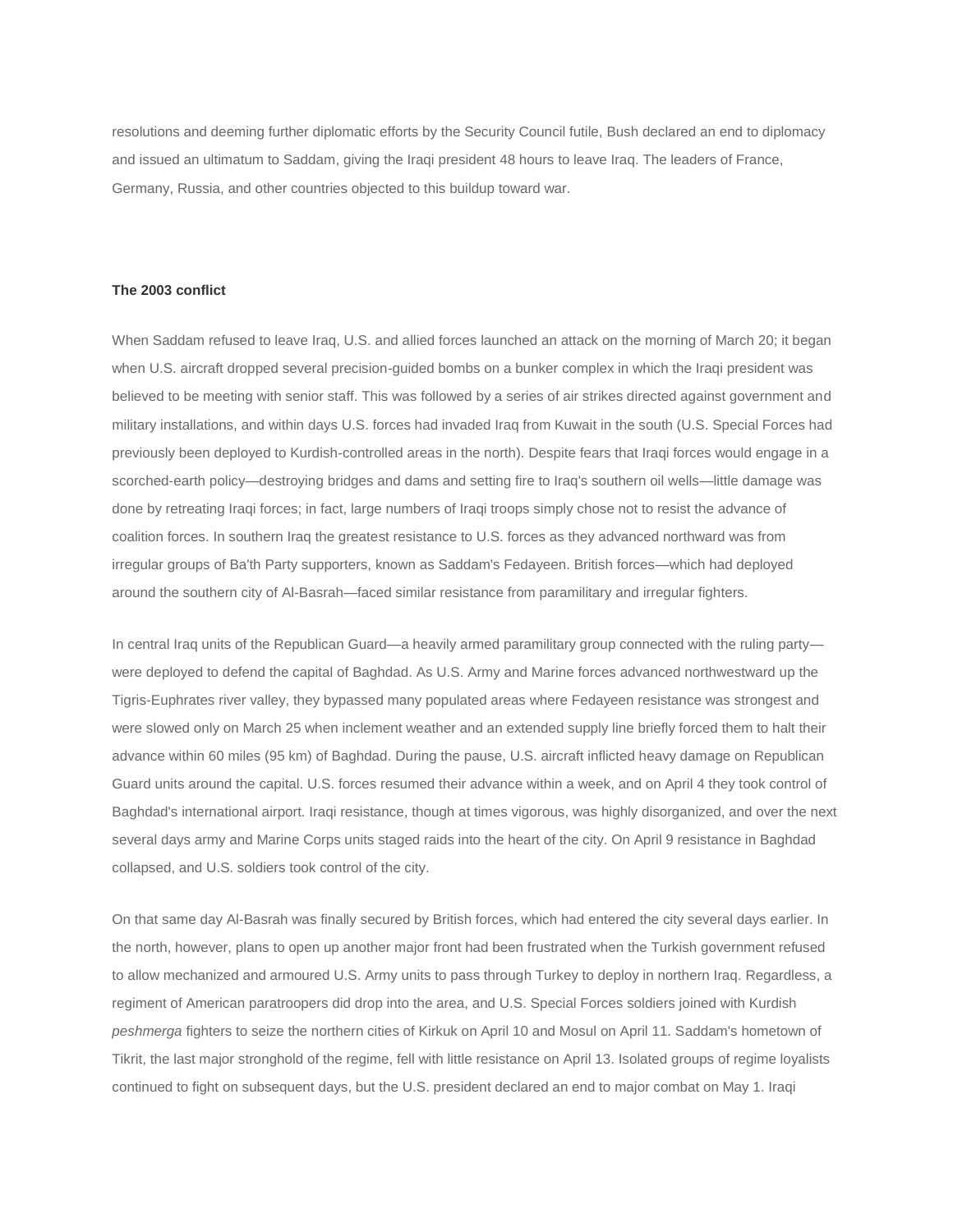leaders fled into hiding and were the object of an intense search by U.S. forces. Saddam Hussein was captured on Dec. 13, 2003, and was turned over to Iraqi authorities in June 2004 to stand trial for various crimes; he was subsequently convicted of crimes against humanity and was executed on Dec. 30, 2006.

#### **Occupation and continued warfare**

Following the collapse of the Ba'thist regime, Iraq's major cities erupted in a wave of looting that was directed mostly at government offices and other public institutions, and there were severe outbreaks of violence—both common criminal violence and acts of reprisal against the former ruling clique. Restoring law and order was one of the most arduous tasks for the occupying forces, one that was exacerbated by continued attacks against occupying troops that soon developed into full-scale guerrilla warfare; increasingly, the conflict came to be identified as a civil war, although the Bush administration generally avoided using that term and instead preferred the label "sectarian violence." Coalition casualties had been light in the initial 2003 combat, with about 150 deaths by May 1. However, deaths of U.S. troops soared thereafter, reaching some 1,000 by the time of the U.S. presidential election in November 2004 and surpassing 3,000 in early 2007; in addition, several hundred soldiers from other coalition countries have been killed. The number of Iraqis who died during the conflict is uncertain. One estimate made in late 2006 put the total at more than 650,000 between the U.S.-led invasion and October 2006, but many other reported estimates put the figures for the same period at about 40,000 to 50,000.

After 35 years of Ba'thist rule that included three major wars and a dozen years of economic sanctions, the economy was in shambles and only slowly began to recover. Moreover, the country remained saddled with a ponderous debt that vastly exceeded its annual gross domestic product, and oil production—the country's single greatest source of revenue—was badly hobbled. The continuing guerrilla assaults on occupying forces and leaders of the new Iraqi government in the years after the war only compounded the difficulty of rebuilding Iraq.

In the Shi'ite regions of southern Iraq, many of the local religious leaders (ayatollahs) who had fled Saddam's regime returned to the country, and Shi'ites from throughout the world were able to resume the pilgrimage to the holy cities of Al-Najaf and Karbala' that had been banned under Saddam. Throughout the country Iraqis began the painful task of seeking loved ones who had fallen victim to the former regime; mass graves, the result of numerous government pogroms over the years, yielded thousands of victims. The sectarian violence that engulfed the country caused enormous chaos, with brutal killings by rival Shi'ite and Sunni militias. One such Shi'ite militia group, the Mahdi Army, formed by cleric Muqtada al-Sadr in the summer of 2003, was particularly deadly in its battle against Sunnis and U.S. and Iraqi forces and was considered a major destabilizing force in the country.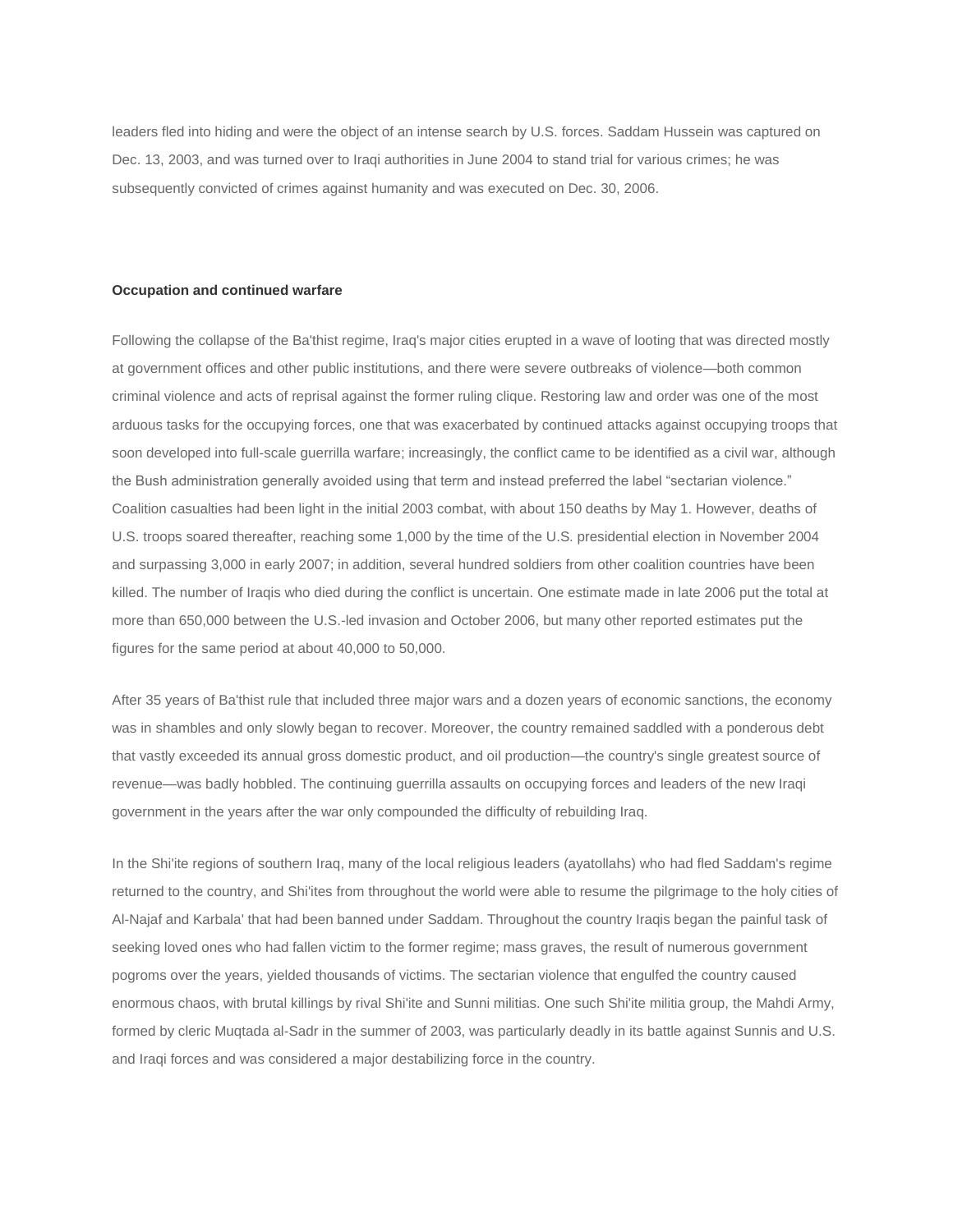## **A controversial war**

Unlike the common consent reached in the Persian Gulf War, no broad coalition was assembled to remove Saddam and his Ba'th Party from power. Although some European leaders voiced their conditional support for the war and none regretted the end of the violent Ba'thist regime, public opinion in Europe and the Middle East was overwhelmingly against the war. Many in the Middle East saw it as a new brand of anti-Arab and anti-Islamic imperialism, and most Arab leaders decried the occupation of a fellow Arab country by foreign troops. Reaction to the war was mixed in the United States. Though several antiwar protests occurred in American cities in the lead-up to the invasion, many opinion polls showed considerable support for military action against Iraq before and during the war. Surprisingly, American opinions on the war sometimes crossed traditional party lines and doctrinal affiliation, with many to the right of the avowedly conservative Bush seeing the war as an act of reckless internationalism and some to the political left—appalled by the Ba'thist regime's brutal human rights violations and its consistent aggression giving grudging support to military action.

As violence continued and casualties mounted, however, more Americans (including some who had initially supported the war) began to criticize the Bush administration for what they perceived to be the mishandling of the occupation of Iraq. The appearance in the news of photographs of U.S. soldiers abusing Iraqis at Abu Ghraib prison west of Baghdad—a facility notorious for brutality under the Ba'th regime—further damaged world opinion of the United States. In addition, a U.S. bipartisan commission formed to investigate the September 11 attacks reported in July 2004 that there was no evidence of a "collaborative operational relationship" between the Ba'thist government and al-Qaeda—a direct contradiction to one of the U.S. government's main justifications for the war.

Bush's prewar claims, the failure of U.S. intelligence services to correctly gauge Iraq's weapon-making capacity, and the failure to find any weapons of mass destruction—the Bush administration's primary rationale for going to war became major political debating points. The war was a central issue in the 2004 U.S. presidential election, which Bush only narrowly won. Opposition to the war continued to increase over the next several years; soon only a dwindling minority of Americans believed that the initial decision to go to war in 2003 was the right one, and an even smaller number still supported the administration's handling of the situation in Iraq.

In late 2006 the Iraq Study Group, an independent bipartisan panel cochaired by former U.S. secretary of state James A. Baker III and former U.S. congressman Lee Hamilton, issued a report that found the situation in Iraq to be ―grave and deteriorating.‖ The report advocated regionwide diplomatic efforts to resolve the conflict and called for the U.S. military role to evolve into one that provided diminishing support for an Iraqi government that the report challenged to assume more responsibility for the country's security.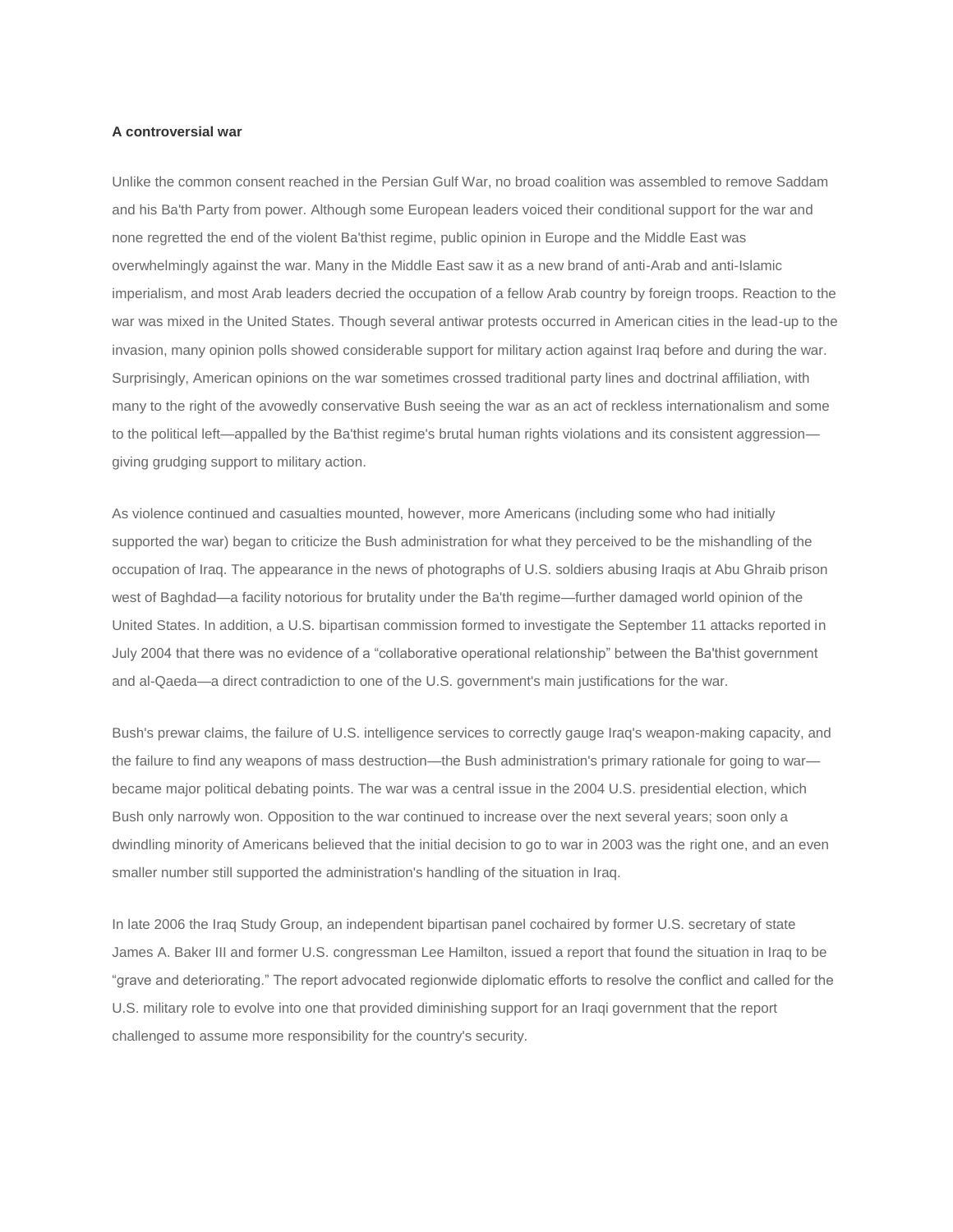# **The surge**

Prior to the release of the Iraq Study Group report, there had been considerable debate within the administration over the path forward in Iraq. Although by December 2006 President Bush had indicated his inclination to increase the number of troops in Iraq, questions—in particular, the exact number of troops to be added—remained unsettled. Finally, in January 2007, President Bush announced a controversial plan to temporarily increase the number of U.S. troops there by more than 20,000, an effort that became known as the surge. Despite heavy casualties initially—2007 was the deadliest year for U.S. forces since 2004—the drop in violence that occurred as the year drew on was a source of encouragement, and a number of the additional troops were subsequently withdrawn. The ultimate success of the surge itself remained a source of continuing debate, however, as the declining levels of violence observed in 2007 were attributed not solely to the surge itself but to a confluence of factors. Among these were a change in tactics that brought U.S. forces already on the ground more in line with classic counterinsurgency strategy; the Sunni Awakening, a movement in which Sunni tribesmen who had formerly fought against U.S. troops eventually realigned themselves to help counter other insurgents, particularly those affiliated with al-Qaeda; and the voluntary peace observed by Sadr and his forces beginning in August of that year.

In November 2008 an agreement that determined a timetable for the final withdrawal of U.S. forces, In November 2008 an agreement that determined a timetable for the final withdrawal of U.S. forces, which had been under negotiation for nearly a year, was approved by the Iraqi parliament. Under that agreement, U.S. troops were scheduled to leave the cities by mid-2009, and withdrawal from the country was set to be completed in early 2012. In February 2009 newly elected U.S. Pres. Barack Obama announced that U.S. combat forces would be withdrawn from Iraq by Aug. 31, 2010, with the remaining troops due to pull out by December 2011. On Aug. 18, 2010—two weeks ahead of schedule—the last combat brigade withdrew from Iraq; 50,000 U.S. soldiers remained in Iraq to act as a transitional force.

In contrast to publicly known U.S. military casualty figures (tracked by the Pentagon to more than 4,300 in October 2009), for a number of years no comprehensive data on Iraqi mortality was made available by the Iraqi government. In October 2009 the Iraqi government released its estimate of violent deaths for the 2004–08 period (statistics for the earliest portion of the war were far more difficult to obtain, due to the lack of a functioning government at that time). According to the government estimate, more than 85,000 Iraqis—a figure that included both civilians and military personnel—had died violently in the four-year period.

In October 2010 the whistle-blowing organization WikiLeaks published nearly 400,000 secret U.S. military documents from the Iraq War online under the title "Iraq War Log," following the release of a similar cache of documents related to the Afghanistan War in July 2010. WikiLeaks made the documents available to several major news outlets, including The New York Times, Der Spiegel, Le Monde, The Guardian, and Al-Jazeera ahead of the publication date,